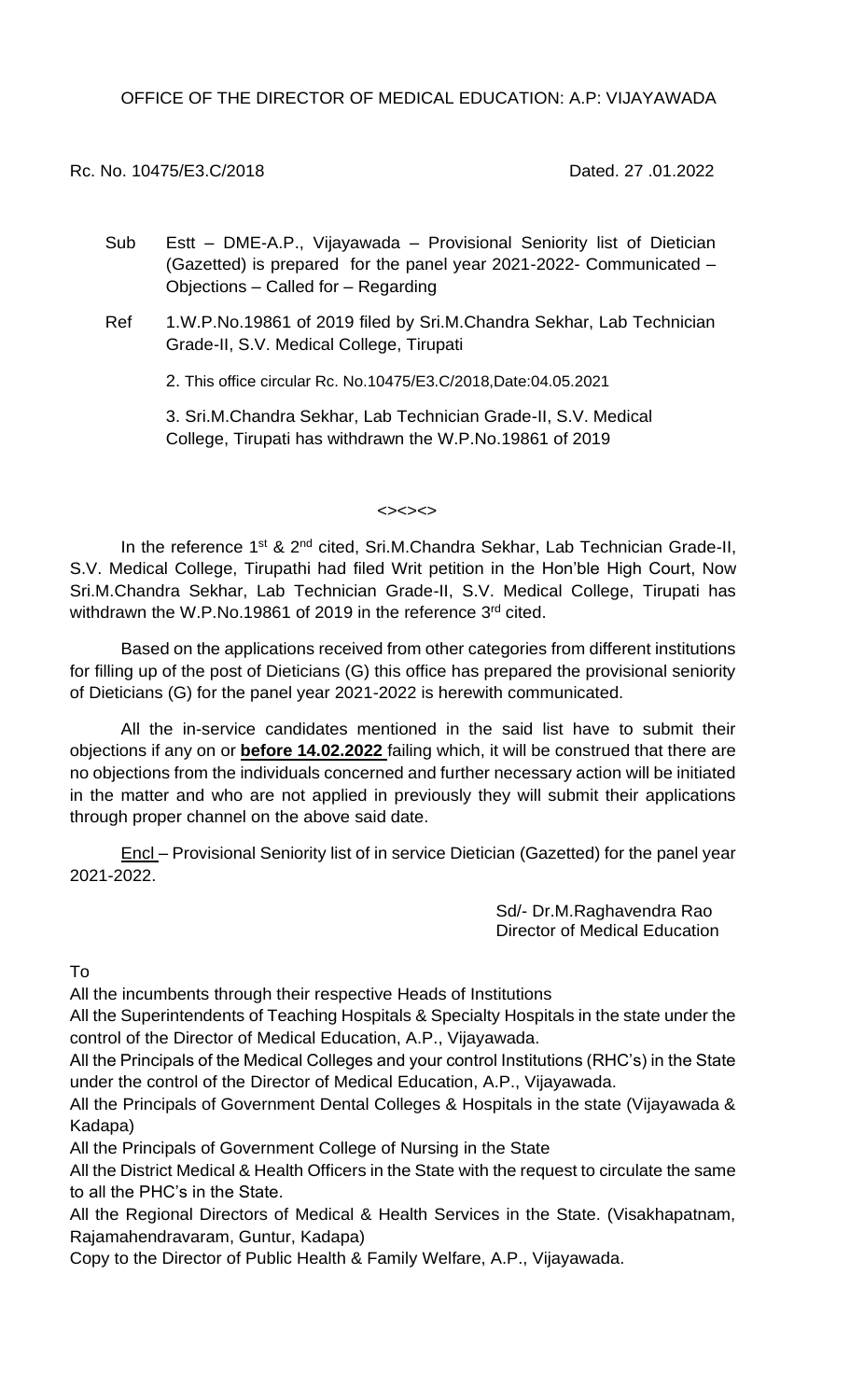| S.No           | Name of the<br>individual            | Present<br><b>Designation</b> | <b>Place of</b><br>Working                            | <b>Date of Birth</b> | Date of Entry<br>into Service | Date of<br>Joining in the<br>present cadre | Date of<br>Regularizati<br>on in the<br>present<br>cadre | Date of<br><b>Probation</b><br>declaration<br>in the<br>present<br>cadre | Socia<br>$\blacksquare$<br><b>Statu</b><br>$\mathbf s$ | <b>Qualification</b>                                                                                                                                     | <b>Prior</b><br><b>Permission</b><br>from the<br>concerned<br>institutional<br><b>HOD</b> | <b>Charges if</b><br>any<br>pending | <b>Remarks</b>                                             |
|----------------|--------------------------------------|-------------------------------|-------------------------------------------------------|----------------------|-------------------------------|--------------------------------------------|----------------------------------------------------------|--------------------------------------------------------------------------|--------------------------------------------------------|----------------------------------------------------------------------------------------------------------------------------------------------------------|-------------------------------------------------------------------------------------------|-------------------------------------|------------------------------------------------------------|
| 1              | $\overline{2}$                       | 3                             | 4                                                     | 5                    | 6                             | $\overline{\mathbf{z}}$                    | 8                                                        | 9                                                                        | 10                                                     | 11                                                                                                                                                       | $12 \overline{ }$                                                                         | 13                                  | 14                                                         |
| $\mathbf{1}$   | Sri. Sode<br>Mallikarjuna            | Chief<br>Radiographer         | GGH, Guntur                                           | 28.12.1964           | 23-09-1985                    | 21.05.2013                                 | Not<br>submitted                                         | 18.06.2014                                                               | OC.                                                    | <b>B.Sc</b> and<br>P.G. Diploma in Nutrition<br>& Dietetics                                                                                              | Submitted                                                                                 | No                                  |                                                            |
| 2              | Smt. K.Uma Devi                      | <b>Head Nurse</b>             | GGH, Kurnool                                          | 18.06.1964           | 02-04-1986                    | 05.03.2014                                 | Not<br>submitted                                         | Not<br>submitted                                                         | <b>OC</b>                                              | B.Sc (Nursing)                                                                                                                                           | Not submitted                                                                             | Not<br>submitted                    | for want of Diploma<br>in Applied Nutrition<br>& Dietetics |
| 3              | Sri.<br>A.Ramanjaneyulu              | NMD (NG)                      | KMC, Kurnool                                          | 01.07.1963           | 10-10-1991                    | 03.04.2012                                 | Not<br>submitted                                         | Not<br>submitted                                                         | OC.                                                    | M.Sc Chemistry &<br>P.G. Diploma in Nutrition Not submitted<br>& Dietetics                                                                               |                                                                                           | No                                  |                                                            |
| $\overline{4}$ | Sri. C.<br>Balanarasimhulu           | <b>MPHEO</b>                  | PHC,<br>Kondapuram,<br>Kadapa (Dt)                    | 26.05.1966           | 15-11-1992                    | 01.02.2017                                 | 01.02.2017                                               | 31.01.2018                                                               | <b>SC</b>                                              | B.Sc. & P.G. Diploma in<br><b>Nutrition &amp; Dietetics</b>                                                                                              | Not submitted                                                                             | Not<br>submitted                    |                                                            |
| 5              | Sri.A.C. Peerusaheb                  | <b>MPHEO</b>                  | Dist. Malaria<br>Office,<br>Chittoor,<br>Chittoor(Dt) | 01.06.1967           | 24-03-1993                    | 10.10.2018                                 | 10.10.2018                                               | 09.10.2019                                                               | BC-B                                                   | B.Sc. & P.G. Diploma in<br>Nutrition & Dietetics,<br>Diploma in Aids and<br>Family Education, M.A.<br>(Sociology) and Sanitary<br>Inspectors Certificate | Not submitted                                                                             | <b>NO</b>                           |                                                            |
| 6              | Smt.B.Rajeswari                      | Lab. Tech Gr.II               | PHC Mulpuru,<br>Amruthaluru,<br>Guntur (Dt)           | 20.08.1974           | 30-06-1993                    | 30.06.1993                                 | Not<br>submitted                                         | 30.06.1995                                                               | BC-D                                                   | B.Sc, PG Diploma in<br><b>Nutrition and Dietrics</b>                                                                                                     | Not submitted                                                                             | No                                  |                                                            |
| $\overline{7}$ | Sri. M. Chandra<br>Sekhar            | Lab. Tech Gr.II               | S.V. Medical<br>College,<br>Tirupati                  | 10.08.1975           | 26-08-1995                    | 20.09.2001                                 | Not<br>submitted                                         | <b>Not</b><br>submitted                                                  | OC.                                                    | <b>B.Sc and</b><br>P.G. Diploma in Nutrition<br>& Dietetics                                                                                              | Not submitted                                                                             | No                                  | for want of Acadamic<br>qualification<br>certificates      |
| 8              | Sri.A.Surendra Babul Lab. Technician |                               | SVRR GGH,<br>Tirupati                                 | 15.08.1973           | 01-09-1995                    | 01.09.1995                                 | Not<br>submitted                                         | Not<br>submitted                                                         | <b>OC</b>                                              | B.Sc & P.G. Diploma in<br>Nutrition & Dietetics                                                                                                          | Not submitted                                                                             | Not<br>submitted                    |                                                            |
| 9              | Sri. P.Obi Reddy                     | MPHS (M)                      | Dist.T.B.<br>Control Office,<br>Ananthapuram          | 15.07.1974           | 04-09-1995                    | 26.08.2014                                 | Not<br>submitted                                         | Not<br>submitted                                                         | <b>OC</b>                                              | M.Sc.(Chemistry) & P.G.<br>Diploma in Nutrition &<br><b>Dietetics</b>                                                                                    | Not submitted                                                                             | <b>Not</b><br>submitted             |                                                            |
| 10             | Sri.K.Sreenivasulu                   | MPHS (M)                      | PHC, Settur,<br>Ananthapuram<br>u Dist                | 05.03.1973           | 04-09-1995                    | 27.08.2014                                 | 27.08.2014                                               | 26.08.2015                                                               | SC                                                     | M.Sc (Chemistry),<br>M.A. (Socialogy) &<br>P.G. Diploma in Nutrition<br>& Dietetics                                                                      | Submitted                                                                                 | <b>Not</b><br>submitted             |                                                            |
| 11             | Smt.T.Ramaseeta                      | Lab. Tech Gr.II               | Dist. T.B.<br>Control Office,<br>Guntur               | 04.08.1975           | 14-09-1995                    | 14.09.1995                                 | Not<br>submitted                                         | Not<br>submitted                                                         | <b>OC</b>                                              | B.Sc, PG Diploma in<br><b>Nutrition and Dietrics</b>                                                                                                     | Not submitted                                                                             | No                                  |                                                            |
| 12             | Sri.N.Panduraanga<br>Rao             | Radiographer                  | GGH, Ongole                                           | 19.05.1967           | 26-09-1995                    | 26.09.1995                                 | Not<br>submitted                                         | 25.09.1997                                                               | BC-A                                                   | B.Sc & P.G. Diploma in<br>Dietetics & Nutrition                                                                                                          | Submitted                                                                                 | <b>Not</b><br>submitted             |                                                            |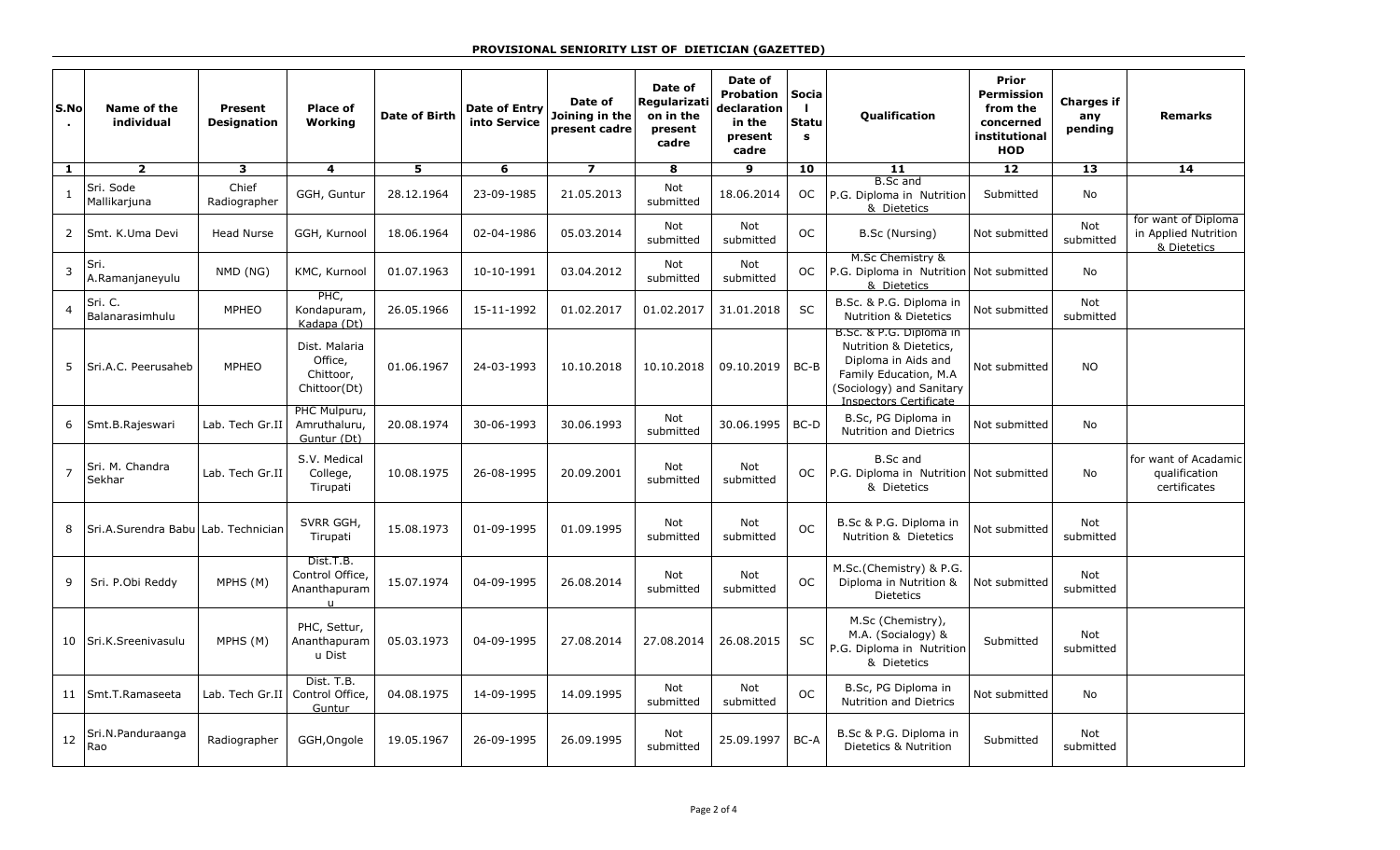## **PROVISIONAL SENIORITY LIST OF DIETICIAN (GAZETTED)**

| S.No<br>$\blacksquare$ | Name of the<br>individual | Present<br><b>Designation</b> | <b>Place of</b><br>Working                                          | <b>Date of Birth</b> | <b>Date of Entry</b><br>into Service | Date of<br>Joining in the<br>present cadre | Date of<br>Regularizati<br>on in the<br>present<br>cadre | Date of<br><b>Probation</b><br>declaration<br>in the<br>present<br>cadre | <b>Socia</b><br>$\mathbf{I}$<br><b>Statu</b><br>$\mathbf{s}$ | <b>Qualification</b>                                                                                                               | <b>Prior</b><br><b>Permission</b><br>from the<br>concerned<br>institutional<br><b>HOD</b> | <b>Charges if</b><br>any<br>pending | <b>Remarks</b>                                                                   |
|------------------------|---------------------------|-------------------------------|---------------------------------------------------------------------|----------------------|--------------------------------------|--------------------------------------------|----------------------------------------------------------|--------------------------------------------------------------------------|--------------------------------------------------------------|------------------------------------------------------------------------------------------------------------------------------------|-------------------------------------------------------------------------------------------|-------------------------------------|----------------------------------------------------------------------------------|
| $\mathbf{1}$           | $\overline{2}$            | $\overline{\mathbf{3}}$       | $\overline{\mathbf{4}}$                                             | 5                    | 6                                    | $\overline{\mathbf{z}}$                    | 8                                                        | 9                                                                        | 10                                                           | 11                                                                                                                                 | 12                                                                                        | $\overline{13}$                     | $\overline{14}$                                                                  |
| 13 I                   | Smt. ANS Kumari           | <b>Staff Nurse</b>            | PHC,<br>Thotalavalluru,<br>Krishna Dist                             | 20.02.1974           | 26-12-1998                           | 26.12.1998                                 | Not<br>submitted                                         | Not<br>submitted                                                         | BC-C                                                         | M.Sc Dietietics and<br>Food Service<br>Management & B.Sc<br>Nursing (Post Basic)                                                   | Submitted                                                                                 | <b>No</b>                           | for want of Diploma<br>in Applied Nutrition<br>& Dietetics                       |
| 14                     | Smt. SK. Tajunnisa        | <b>Staff Nurse</b>            | ACSR GMC,<br>Nellore                                                | 05.06.1974           | 28-12-1998                           | 28.12.1998                                 | 28.12.1998                                               | 27.12.2000                                                               | $BC-B$                                                       | B.Sc (Nursing), M.Sc in<br>Dietetics and Food<br>Service Management and   Not submitted<br>P.G Diploma in Nutrition<br>& Dietetics |                                                                                           | <b>No</b>                           |                                                                                  |
| 15                     | Sri. SK. Abdul Nabi       | $_{\rm II}$                   | Pharmacist Gr- PHC, Edlapadu,<br>Guntur (Dt)                        | 25.03.1976           | 07-07-1999                           | 07-07-1999                                 | 07.07.1999                                               | 06.07.2001                                                               | $BC-E$                                                       | PG Diploma in Nutrition<br>and Dietrics                                                                                            | Not submitted                                                                             | <b>No</b>                           |                                                                                  |
| 16                     | Sri. B. Gopala Rao        | Pharmacist Gr-<br>$_{\rm II}$ | PHC,<br>Venkatapuram,<br>Srikakulam<br>(Dt)                         | 01.04.1974           | 09-07-1999                           | 09.07.1999                                 | Not<br>submitted                                         | 09.07.1999                                                               | <b>SC</b>                                                    | M.Sc. & P.G. Diploma in<br><b>Nutrition &amp; Dietetics</b>                                                                        | Not submitted                                                                             | <b>NO</b>                           | for want of B.Sc<br>Certificate                                                  |
| 17                     | Sri.Ch.Srinivasulu        | Lab. Tech Gr.II               | ACSR GMC,<br>Nellore                                                | 01.06.1979           | 12-07-1999                           | 01.01.2011                                 | Not<br>submitted                                         | Not<br>submitted                                                         | OC.                                                          | <b>B.Sc</b> and<br>P.G. Diploma in Nutrition Not submitted<br>& Dietetics                                                          |                                                                                           | No                                  | for want of B.Sc<br>Certificate                                                  |
| 18                     | Sri.P.Srinivasa Rao       | MPHS (M)                      | PHC,<br>Pedaoutapalli,<br>Unguturu<br>Mandal,<br>Krishna Dist       | 10.07.1977           | 23-10-1999                           | 07.04.2009                                 |                                                          | 06.04.2010                                                               | <b>SC</b>                                                    | <b>B.Sc and</b><br>P.G. Diploma in Nutrition<br>& Dietetics                                                                        | Submitted                                                                                 | Nil                                 |                                                                                  |
| 19                     | Sri. T. Veeranna          | Lab. Tech. Gr-<br>$_{\rm II}$ | SMC,<br>Vijayawada                                                  | 08.05.1975           | 05-11-1999                           | 29.07.2013                                 | Not<br>submitted                                         | 28.07.2014                                                               | <b>ST</b>                                                    | M.Sc (Food & Nutrition)                                                                                                            | Not submitted                                                                             | <b>NIL</b>                          | naving only M.SC<br>Degree, However he<br>is not eligible for this<br>nangl vear |
| 20                     | Sri. Md. Durrani          | Lab.Tech Gr.II                | Zonal<br>Officer, (Malaria<br>), Zone-II,<br>Rajahmahendr<br>avaram | 03.11.1981           | 11-10-2006                           | 11.10.2006                                 | Not<br>submitted                                         | Not<br>submitted                                                         |                                                              | <b>B.Sc and</b><br>BC-E   P.G. Diploma in Nutrition   Not submitted<br>& Dietetics                                                 |                                                                                           | No                                  |                                                                                  |
| 21                     | Smt. S.Rehana<br>Begum    | Lab. Tech Gr.II               | GMC, Kadapa                                                         | 01.08.1980           | 17-03-2007                           | 17.03.2007                                 | 17.03.2007                                               | 16.07.2009                                                               | $BC-B$                                                       | M.Sc, (Chemistry)<br>PG Diploma in Nutrition<br>and Dietrics                                                                       | Not submitted                                                                             | No                                  |                                                                                  |
| 22                     | Smt.U.Swarnalatha         | Lab. Tech. Gr-<br>П           | GMC, Kadapa                                                         | 05.07.1983           | 17-03-2007                           | 17.03.2007                                 | Not<br>submitted                                         | 15.07.2009                                                               | SC                                                           | M.Sc (Microbiology) &<br>P.G. Diploma in Nutrition<br>& Dietetics                                                                  | Not submitted                                                                             | Not<br>submitted                    |                                                                                  |
| 23                     | Smt. P.Santhi             | Lab. Tech Gr.II               | GMC, Kadapa                                                         | 06.03.1977           | 21-03-2007                           | 21.03.2007                                 | 21.03.2007                                               | 20.03.2009                                                               | <b>SC</b>                                                    | B.Sc, Diploma in Food<br>and Nutrition                                                                                             | Not submitted                                                                             | No                                  | for want of Diploma<br>in Applied Nutrition<br>& Dietetics                       |